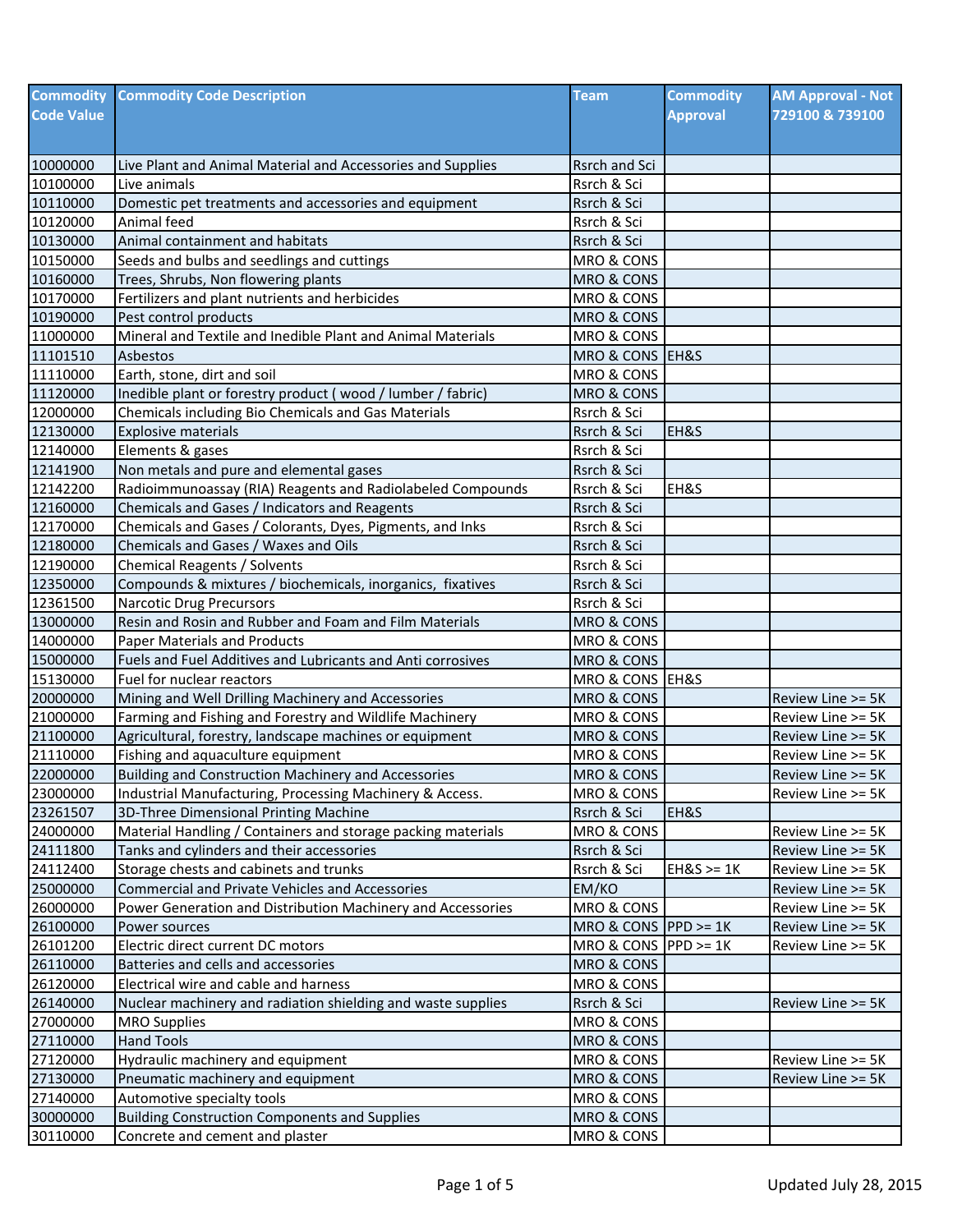| 30170000 | Doors and windows and glass                                  | <b>MRO &amp; CONS</b> |                |                   |
|----------|--------------------------------------------------------------|-----------------------|----------------|-------------------|
| 30180000 | Plumbing fixtures                                            | MRO & CONS            |                |                   |
| 30190000 | Construction and maintenance support equipment               | MRO & CONS            |                | Review Line >= 5K |
| 30200000 | Prefabricated structures and portable buildings              | MRO & CONS            |                | Review Line >= 5K |
| 31000000 | Manufacturing Components and Supplies                        | <b>MRO &amp; CONS</b> |                |                   |
| 31150000 | Rope and chain and cable and wire and strap                  | MRO & CONS            |                |                   |
| 31160000 | Hardware / bolts screws nails fasteners couplings clamps     | MRO & CONS            |                |                   |
| 31170000 | Bearings and bushings and wheels and gears                   | MRO & CONS            |                |                   |
| 31180000 | Gaskets and seals                                            | <b>MRO &amp; CONS</b> |                |                   |
| 31200000 | Adhesives and sealants and tape                              | MRO & CONS            |                |                   |
| 31210000 | Paints and primers and finishes                              | MRO & CONS            |                |                   |
| 31240000 | Industrial optics / lenses prisms mirrors and filters        | MRO & CONS            |                | Review Line >= 5K |
| 31380000 | Magnets and magnetic materials                               | Rsrch & Sci           |                |                   |
| 32000000 | Electronic Components and Accessories and Supplies           | Rsrch & Sci           |                |                   |
| 39000000 | Electrical Systems, Lighting and Components, and Supplies    | MRO & CONS            |                |                   |
| 39100000 | Lamps and lightbulbs and lamp components                     | MRO & CONS            |                | Review Line >= 5K |
| 40000000 | Distribution & Conditioning Systems Equipment (HVAC)         | MRO & CONS            |                | Review Line >= 5K |
| 40101700 | Cooling equipment and parts and accessories                  | MRO & CONS            |                | Review Line >= 5K |
| 40102000 | <b>Boilers</b>                                               | MRO & CONS            |                | Review Line >= 5K |
| 41000000 | Laboratory and Measuring and Observing and Testing Equipment | Rsrch & Sci           |                | Review Line >= 5K |
| 41100000 | Laboratory and scientific equipment and accessories          | Rsrch & Sci           |                | Review Line >= 5K |
| 41103000 | Laboratory cooling equipment                                 | Rsrch & Sci           |                | Review Line >= 5K |
| 41103007 | Chilling units or cold water circulators                     | Rsrch & Sci           |                | Review Line >= 5K |
| 41103300 | Fluid mechanics equipment                                    | Rsrch & Sci           |                | Review Line >= 5K |
| 41103400 | <b>Controlled Environment Chambers and Accessories</b>       | Rsrch & Sci           | $EH&S \geq 1K$ | Review Line >= 5K |
| 41103500 | Fume hoods or controlled flow cabinets or stations           | Rsrch & Sci           | $EH&S \geq 1K$ | Review Line >= 5K |
| 41106005 | Nucleic acid radioactive labeling kits                       | Rsrch & Sci           | EH&S           |                   |
| 41106202 | <b>Bacterial strains</b>                                     | Rsrch & Sci           | EH&S           |                   |
| 41106600 | Lab Vectors                                                  | Rsrch & Sci           |                |                   |
| 41110000 | Measuring and observing and testing instruments              | Rsrch & Sci           |                | Review Line >= 5K |
| 41111700 | Electron microscopes                                         | Rsrch & Sci           |                | Review Line >= 5K |
| 41115307 | Lasers and Laser Sources                                     | Rsrch & Sci           |                | Review Line >= 5K |
| 41115700 | Chromatographic measuring instruments and accessories        | Rsrch & Sci           | EH&S           | Review Line >= 5K |
| 41120000 | Laboratory supplies and fixtures                             | Rsrch & Sci           |                |                   |
| 42000000 | Medical Equipment and Supplies and medical apparel           | Rsrch & Sci           |                | Review Line >= 5K |
| 42120000 | Veterinary equipment and supplies                            | Rsrch & Sci           |                | Review Line >= 5K |
| 42150000 | Dental equipment and supplies                                | Rsrch & Sci           |                | Review Line >= 5K |
| 42152000 | Dental imaging equipment and supplies                        | Rsrch & Sci           | $EH&S \geq 1K$ | Review Line >= 5K |
| 42170000 | Emergency and field medical services products                | Rsrch & Sci           |                |                   |
| 42180000 | Patient exam and monitoring products                         | Rsrch & Sci           |                |                   |
| 42200000 | Medical diagnostic imaging and nuclear medicine products     | Rsrch & Sci           |                |                   |
| 42201800 | Medical radiology equipment                                  | Rsrch & Sci           | $EH&S \geq 1K$ | Review Line >= 5K |
| 42202900 | Low energy medical x ray equipment                           | Rsrch & Sci           | $EH&S \geq 1K$ | Review Line >= 5K |
| 42260000 | Postmortem and mortuary equipment and supplies               | Rsrch & Sci           |                | Review Line >= 5K |
| 42280000 | Medical sterilization products                               | Rsrch & Sci           | EH&S           | Review Line >= 5K |
| 42300000 | Medical training and education supplies                      | Rsrch & Sci           |                |                   |
| 43000000 | Information Technology Broadcasting and Telecommunications   | <b>Total Office</b>   |                | Review Line >= 5K |
| 43190000 | <b>Communications Devices and Accessories</b>                | <b>Total Office</b>   |                |                   |
| 43191501 | Mobile phones                                                | <b>Total Office</b>   |                |                   |
| 43191502 | Pagers                                                       | <b>Total Office</b>   |                |                   |
| 43191507 | Special purpose telephones                                   | <b>Total Office</b>   | Telecom        |                   |
| 43191508 | Digital telephones                                           | <b>Total Office</b>   | Telecom        |                   |
| 43191509 | Analog telephones                                            | <b>Total Office</b>   | Telecom        |                   |
| 43191609 | Phone headsets                                               | <b>Total Office</b>   |                |                   |
| 43200000 | Components for info technology or broadcasting or telecom    | <b>Total Office</b>   |                | Review Line >= 5K |
|          |                                                              |                       |                |                   |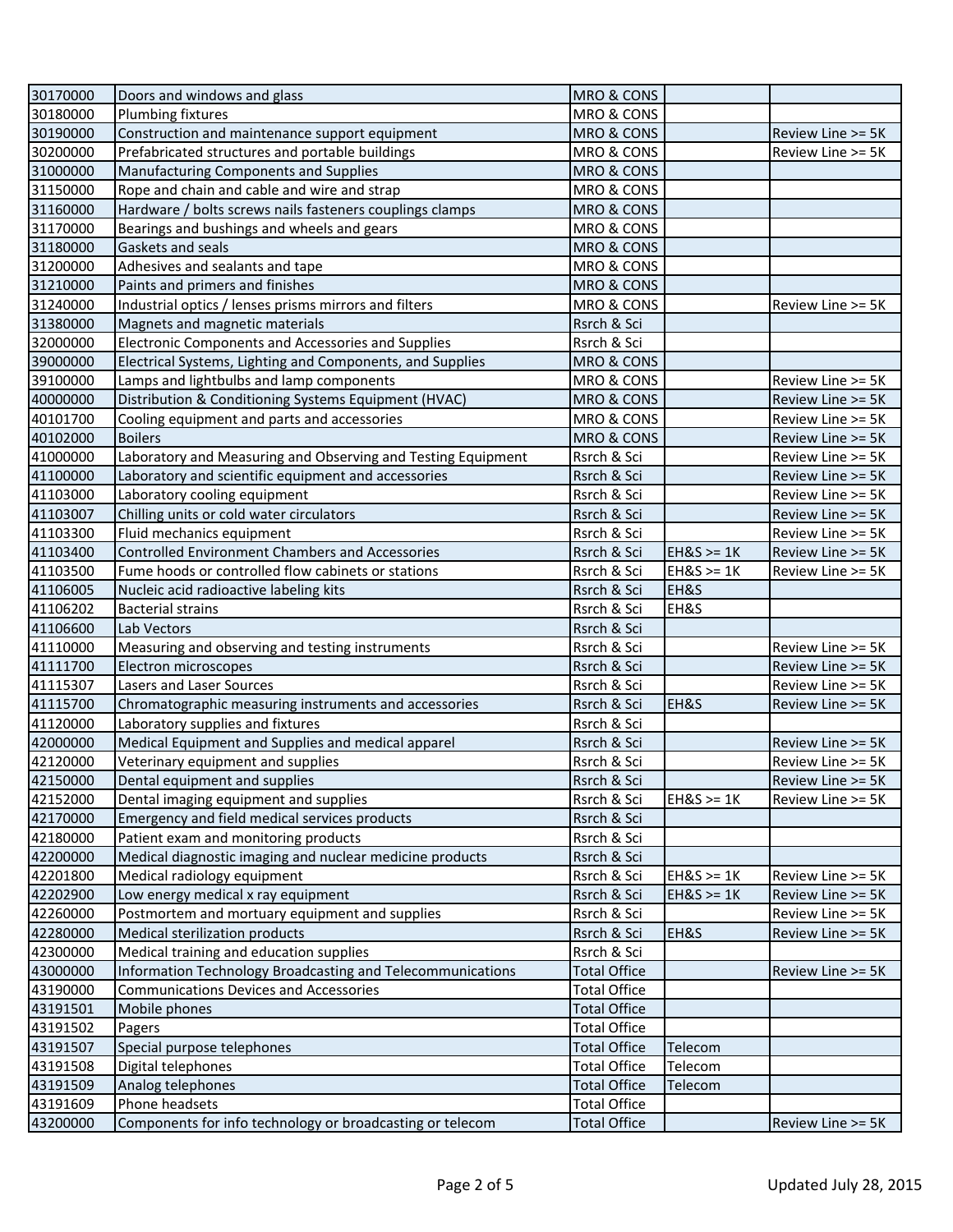| 43210000 | <b>Computer Equipment and Accessories</b>                    | <b>Total Office</b>            |                 | Review Line >= 5K |
|----------|--------------------------------------------------------------|--------------------------------|-----------------|-------------------|
| 43211500 | Computers                                                    | <b>Total Office</b>            |                 | Review Line >= 5K |
| 43211501 | Computer servers                                             | <b>Total Office</b>            | $IT \geq 1K$    | Review Line >= 5K |
| 43211503 | Notebook computers                                           | <b>Total Office</b>            |                 | Review Line >= 5K |
| 43211507 | Desktop computers                                            | <b>Total Office</b>            |                 | Review Line >= 5K |
| 43211509 | <b>Tablet computers</b>                                      | <b>Total Office</b>            |                 | Review Line >= 5K |
| 43211512 | Mainframe computers                                          | <b>Total Office</b>            |                 | Review Line >= 5K |
| 43216000 | Computer accessories                                         | <b>Total Office</b>            |                 |                   |
| 43217000 | Computer data input devices                                  | <b>Total Office</b>            |                 |                   |
| 43218000 | Computer data input device accessories                       | <b>Total Office</b>            |                 |                   |
| 43219000 | Computer displays and monitors                               | <b>Total Office</b>            |                 | Review Line >= 5K |
| 43220000 | Data Voice or Multimedia Network Equipment and Accessories   | <b>Total Office</b>            |                 | Review Line >= 5K |
| 43221500 | Call management systems or accessories                       | <b>Total Office</b>            | Telecom >= 1K   | Review Line >= 5K |
| 43221600 | Digital subscriber loop DSL access equipment and components  | <b>Total Office</b>            | Telecom $>= 1K$ | Review Line >= 5K |
| 43221700 | Fixed network equipment and components                       | <b>Total Office</b>            | Telecom $>= 1K$ | Review Line >= 5K |
| 43221800 | Optical network devices                                      | <b>Total Office</b>            | Telecom >= 1K   | Review Line >= 5K |
| 43222500 | Network security equipment                                   | <b>Total Office</b>            | $IT \geq 1K$    | Review Line >= 5K |
| 43222600 | Network service equipment                                    | <b>Total Office</b>            | $IT \geq 1K$    | Review Line >= 5K |
| 43222800 | Private branch exchange PBX equipment                        | <b>Total Office</b>            | $IT \geq 1K$    | Review Line >= 5K |
| 43222900 | Telephony equipment accessories                              | <b>Total Office</b>            | $IT \geq 1K$    |                   |
| 43223100 | Digital mobile network infrastructure equipment & components | <b>Total Office</b>            | $IT \geq 1K$    | Review Line >= 5K |
| 43223200 | Mobile messaging platforms                                   | <b>Total Office</b>            | $IT \geq 1K$    | Review Line >= 5K |
| 43223300 | Datacom & network connectivity installation devices & equip  | <b>Total Office</b>            | $IT \geq 1K$    | Review Line >= 5K |
| 43230000 | Software and software licenses and subscriptions             | <b>Total Office</b>            |                 | Review Line >= 5K |
| 43231500 | Office suite software                                        | <b>Total Office</b>            | $IT \geq 1K$    | Review Line >= 5K |
| 43231600 | Finance accounting and ERP software                          | <b>Total Office</b>            | $IT \geq 1K$    | Review Line >= 5K |
| 43232300 | Data base management system software                         | <b>Total Office</b>            | $IT \geq 1K$    | Review Line >= 5K |
| 43232400 | Development software                                         | <b>Total Office</b>            | $IT \geq 1K$    | Review Line >= 5K |
| 43232605 | Analytical or scientific software                            | <b>Total Office</b>            |                 |                   |
| 43232610 | Medical software                                             | <b>Total Office</b>            | $IT \geq 1K$    | Review Line >= 5K |
| 43232700 | Network applications software                                | <b>Total Office</b>            | $IT \geq 1K$    | Review Line >= 5K |
| 43232800 | Network management software                                  | <b>Total Office</b>            | $IT \geq 1K$    | Review Line >= 5K |
| 43233200 | Security and protection software                             | <b>Total Office</b>            | $IT \geq 1K$    | Review Line >= 5K |
| 43233500 | Information exchange software                                | <b>Total Office</b>            | $IT \geq 1K$    | Review Line >= 5K |
| 44000000 | Office Equipment and Accessories and Supplies                | <b>Total Office</b>            |                 | Review Line >= 5K |
| 44120000 | <b>Office Supplies</b>                                       | <b>Total Office</b>            |                 |                   |
| 45000000 | Printing/Photographic and Audio/Visual Equip and Supplies    | <b>Total Office</b>            |                 | Review Line >= 5K |
| 45110000 | Audio and visual presentation and composing equipment        | Total Office                   |                 | Review Line >= 5K |
| 45111800 | Distance learning systems                                    | <b>Total Office</b>            | $IT \geq 1K$    | Review Line >= 5K |
| 45111900 | Phone, video conference equipment, hardware & controllers    | <b>Total Office</b>            | $IT \geq 1K$    | Review Line >= 5K |
| 45120000 | Photographic or filming or video equipment                   | <b>Total Office</b>            |                 | Review Line >= 5K |
| 45130000 | Photographic and recording media                             | <b>Total Office</b>            |                 |                   |
| 45140000 | Photographic filmmaking supplies                             | <b>Total Office</b>            |                 |                   |
| 46000000 | Law Enforcement/Security and Safety Equipment and Supplies   | MRO & CONS                     |                 | Review Line >= 5K |
| 46170000 | Security surveillance and detection                          | MRO & CONS PPD                 |                 | Review Line >= 5K |
| 46171500 | Locks and security hardware and accessories                  | MRO & CONS $ PPD \rangle = 1K$ |                 |                   |
| 46180000 | Personal safety apparel and personal safety equipment        | MRO & CONS                     |                 | Review Line >= 5K |
| 46190000 | Fire protection                                              | MRO & CONS EH&S                |                 | Review Line >= 5K |
| 47000000 | <b>Cleaning Equipment and Supplies</b>                       | MRO & CONS                     |                 | Review Line >= 5K |
| 47100000 | Wastewater treatment supply and disposal                     | MRO & CONS                     |                 |                   |
| 47110000 | Industrial laundry and dry cleaning equipment                | MRO & CONS                     |                 | Review Line >= 5K |
| 47120000 | Janitorial equipment                                         | MRO & CONS                     |                 | Review Line >= 5K |
| 47130000 | Cleaning and janitorial supplies                             | MRO & CONS                     |                 |                   |
| 48000000 | Service Industry Machinery and Equipment and Supplies        | MRO & CONS                     |                 | Review Line >= 5K |
| 48100000 | Institutional food services equipment                        | MRO & CONS                     |                 | Review Line >= 5K |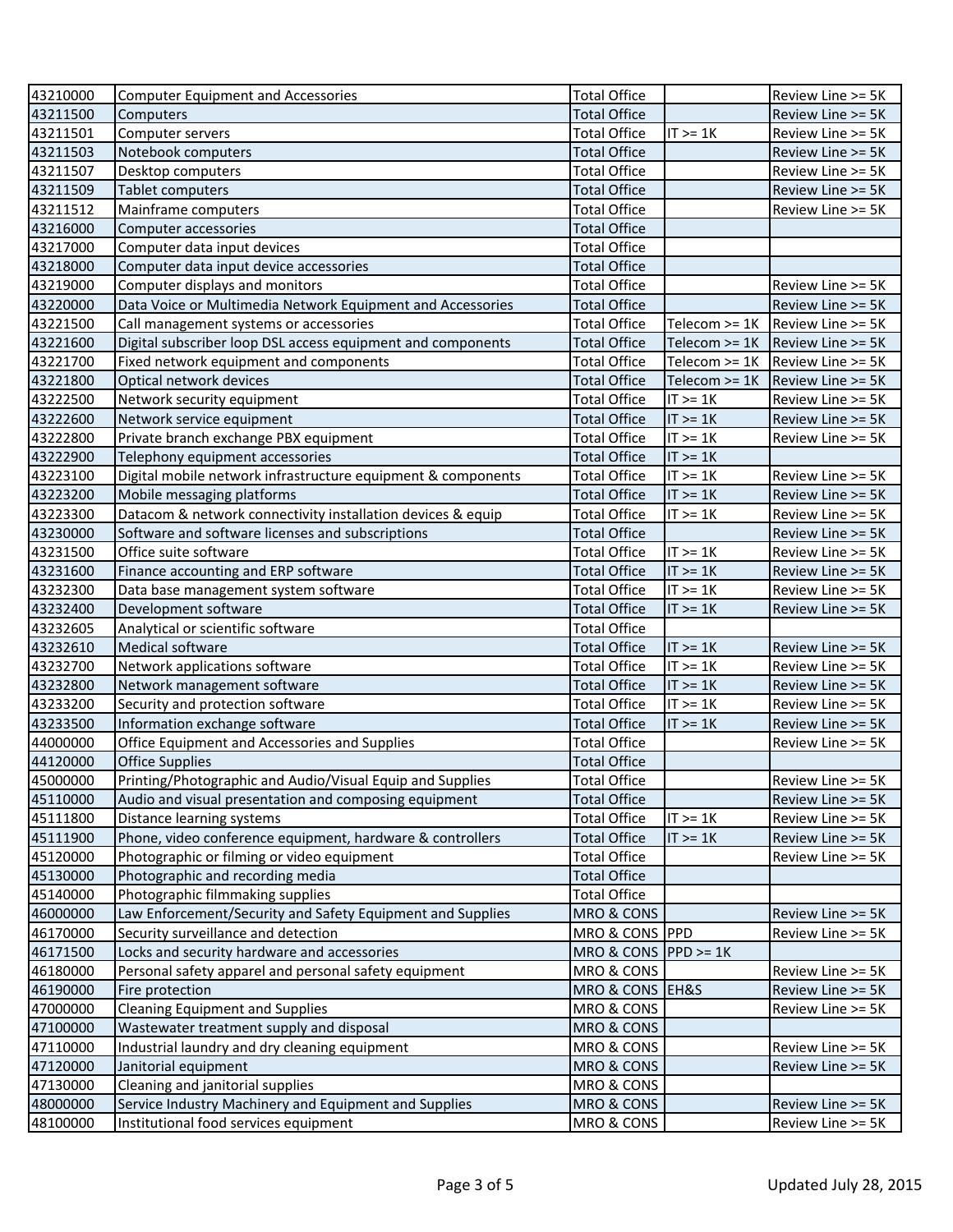| 95000000 | Land and Buildings and Structures and Thoroughfares         | MRO & CONS            |         |                   |
|----------|-------------------------------------------------------------|-----------------------|---------|-------------------|
| 48110000 | Vending machines                                            | MRO & CONS            |         | Review Line >= 5K |
| 49000000 | Sports, Recreational Equipment & Trophies and Awards        | <b>Total Office</b>   |         | Review Line >= 5K |
| 49241708 | Ozone generator                                             | Rsrch & Sci           |         | Review Line >= 5K |
| 50000000 | <b>Food and Beverage Products</b>                           | Events & Serv         |         |                   |
| 51000000 | Pharmaceuticals and Intermediates                           | Rsrch & Sci           |         |                   |
| 51152000 | Neuromuscular blocking agents                               | Rsrch & Sci           | EH&S    |                   |
| 51201600 | Vaccines and antigens and toxoids                           | Rsrch & Sci           | EH&S    |                   |
| 51201700 | Poultry vaccines                                            | Rsrch & Sci           | EH&S    |                   |
| 52000000 | Domestic Appliances Supplies & Consumer Electronic Products | MRO & CONS            |         | Review Line >= 5K |
| 52100000 | Floor coverings including carpet and tile                   | MRO & CONS            |         |                   |
| 52130000 | Window treatments                                           | MRO & CONS            |         |                   |
| 52140000 | Domestic appliances                                         | <b>MRO &amp; CONS</b> |         | Review Line >= 5K |
| 52160000 | Audio and visual equipment and consumer electronics         | <b>Total Office</b>   |         | Review Line >= 5K |
| 52170000 | Domestic wall treatments                                    | MRO & CONS            |         |                   |
| 53000000 | <b>Uniforms Footwear and Business Cases</b>                 | MRO & CONS            |         |                   |
| 53100000 | <b>Clothing and Uniforms</b>                                | <b>MRO &amp; CONS</b> |         |                   |
| 53110000 | Footwear                                                    | MRO & CONS            |         |                   |
| 54000000 | Timepieces and Jewelry                                      | <b>Total Office</b>   |         |                   |
| 55000000 | <b>Published Products</b>                                   | <b>Total Office</b>   |         |                   |
| 55100000 | Printed Media and Publications and Books                    | <b>Total Office</b>   |         | Review Line >= 5K |
| 55110000 | Electronic reference material                               | <b>Total Office</b>   |         |                   |
| 55120000 | Signage and accessories                                     | <b>Total Office</b>   |         | Review Line >= 5K |
| 56000000 | <b>Furniture and Furnishings</b>                            | <b>Total Office</b>   |         | Review Line >= 5K |
| 56100000 | Accommodation furniture                                     | <b>Total Office</b>   |         |                   |
|          |                                                             |                       |         | Review Line >= 5K |
| 56110000 | Workstations and office furniture                           | <b>Total Office</b>   |         | Review Line >= 5K |
| 56120000 | Classroom and instructional furniture and fixtures          | Total Office          |         | Review Line >= 5K |
| 60000000 | <b>Specialty Supplies</b>                                   | <b>Total Office</b>   |         |                   |
| 60100000 | Teaching aids and supplies / Diplomas and certificates      | <b>Total Office</b>   |         |                   |
| 60110000 | Classroom decoratives and supplies                          | <b>Total Office</b>   |         |                   |
| 60120000 | Arts and crafts equipment and accessories and supplies      | <b>Total Office</b>   |         | Review Line >= 5K |
| 60130000 | Musical Instruments and parts and accessories               | <b>Total Office</b>   |         | Review Line >= 5K |
| 60140000 | Toys and games                                              | <b>Total Office</b>   |         |                   |
| 70000000 | Farming, Fishing, Forestry & Wildlife Contracting Services  | MRO & CONS            |         |                   |
| 72000000 | <b>Building and Construction and Maintenance Services</b>   | <b>MRO &amp; CONS</b> |         |                   |
| 94000000 | Organizations Clubs and Associations (Dues and Memberships) | Events & Serv         |         |                   |
| 93000000 | Community Social or Aid Services (Research Participants)    | Events & Serv         |         |                   |
| 72103302 | Telecom equipment maintenance or support                    | <b>Total Office</b>   | Telecom |                   |
| 72130000 | General building construction                               | MRO & CONS            |         |                   |
| 72151700 | Safety or security systems installation                     | MRO & CONS PPD        |         |                   |
| 73000000 | Industrial Production and Manufacturing Services            | MRO & CONS            |         |                   |
| 76000000 | <b>Industrial Cleaning Services</b>                         | Events & Serv         |         |                   |
| 76100000 | <b>Decontamination services</b>                             | Rsrch & Sci           | EH&S    |                   |
| 76101600 | Hazardous material decontamination                          | Rsrch & Sci           | EH&S    |                   |
| 76110000 | Cleaning and janitorial services                            | Events & Serv         |         |                   |
| 76120000 | Refuse collection and disposal and treatment                | MRO & CONS            |         |                   |
| 76121900 | Hazardous waste disposal                                    | Rsrch & Sci           | EH&S    |                   |
| 76130000 | Toxic and hazardous waste cleanup                           | Rsrch & Sci           | EH&S    |                   |
| 77000000 | <b>Environmental Services</b>                               | MRO & CONS            |         |                   |
| 78000000 | Transportation and Storage and Mail Services                | Events & Serv         |         |                   |
| 78100000 | Mail and cargo transport                                    | Events & Serv         |         |                   |
| 78101804 | <b>Relocation services</b>                                  | Jim McElveen          |         |                   |
| 78110000 | Passenger transport                                         | Events & Serv         |         |                   |
| 78131803 | Hazardous materials storage                                 | Rsrch & Sci           | EH&S    |                   |
| 78180000 | Vehicle maintenance and repair services                     | EM/KO                 |         |                   |